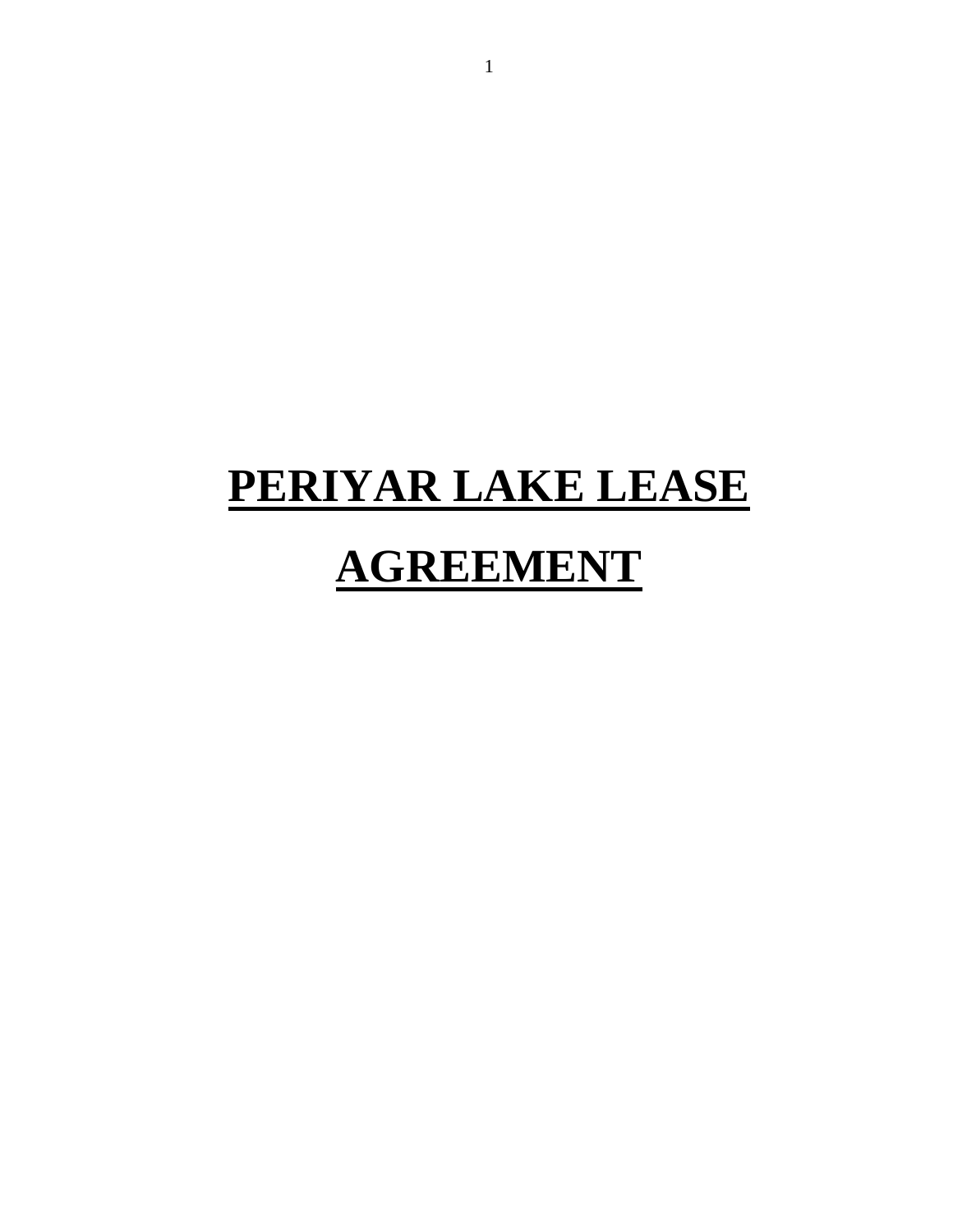*THIS INDENTURE made the twenty ninth day of October one thousand eight hundred and eighty six (corresponding with the fourteenth day of Tulam 1062 of the Malabar Era. ) BETWEEN THE GOVERNMENT OF HIS HIGHNESS THE MAHARAJA OF TRAVANCORE [herein after called the Lessor of the one part and THE RIGHT HONORABLE THE SECRETARY OF STATE FOR INDIA IN COUNCIL of the other part WITNESS of that in consideration of the rents hereinafter reserved and of the vovenants by the said secretary of state for India in Council hereinafter contained the Lesser doth hereby demise and grant unto the said Secretary of state for India in Council his successors and designs [ all of whom are intended to be included in and to be referred to by the expression* " the lessee" hereinafter used] . *First*: All that tract of land part of *the territory of Trivangore situated on or near the Periyar River bounded on all sides by a contour Line one hundred and fifty five feet above the deepest point of the bed of the said Periyar River at the site of the dam to be constructed there and shown in the map or plan here unto annexed and which said tract of land is delineated in the said map or plan here unto annexed and which said tract of land is delineated in the said map or plan here unto annexed and therein coloured blue and contained eight thousand acres or there about. Secondl:. All such land in the immediate Vicinity of the tract of land above mentioned and not exceeding the whole in extent one hundred acres as may be required by the lessee for the execution and preservation of the irrigation works to be executed by the Lessee within the said tract of land first above mentioned and which said works are commonly called or known as the "Periyar Project" . Thirdly: Fully right power and liberty to construct make and carryout on any part of the said lands hereinbefore demised and to use exclusively when constructed made and carried out by the lessee all such irrigation works and other works ancillary there to as the lessee shall think fit for all purposes or any purpose connected with the said Periyar Project or with the use exercise or enjoyment of the lands rights liberties and Powers hereby demised and granted or any of them . Fourthly: All waters following into through over or from the said tract of land firstly hereinbefore demised. Fifthly: All timber and other trees woods under woods and saplings which now are or shall during the continuance of this demise be growing or standing upon any of the said demised lands with liberty to the Lessee to fell grub up and use free of all charge for the same all such of the said timber and other trees woods under woods and saplings as shall be required in or about the construction or maintenance of or otherwise for all or any of the purposes of the said works or any of them or in connection therewith*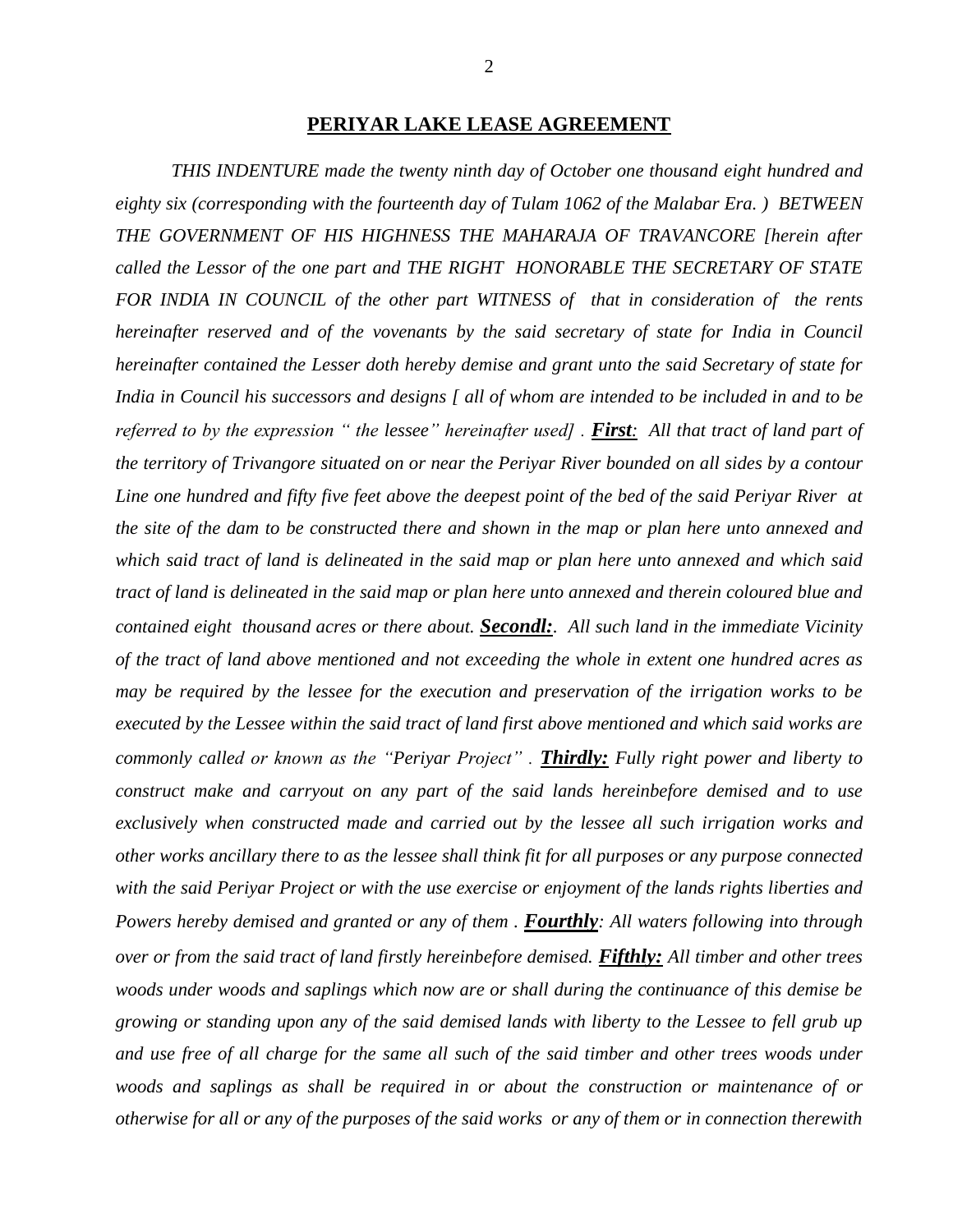*provided always that the Lessee shall not be responsible for the destruction of or for any damage done to any others of the said timber or other trees woods under woods or saplings for the time being growing or standing upon any of the said works any of them. Sixthly: The right of fishing in over and upon such water tanks and Ponds as now are or shall during the term hereby granted be upon or within any of the said demised lands. Seventhly: Free way leave and right and liberty of way and Passage in manner hereinafter mentioned through and over the lands of the lessor and liberty for the Lessee his officers agents servants and workmen to enter upon and to make lay and repair such one and not more than one main or waggon way from any point on the boundary line between British Territory in India and the Territory of Trivangore to any part of the said demised lands, in the usual manner by digging the soil and leveling the ground and making gutters through and over the lands of the Lessor between such point and the said demised lands for leading and carrying with horses and other cattle waggon carts and other carriages over and along the said waggon way unto and towards the said demised lands all materials required for all or any of the said works and other materials maters and things what so ever to and from any of the said demised lands and liberty for the Lessee his officers agents servants and workmen as occasion shall require to lay and fix wood timber earth stones gravel and other materials in and upon the lands of the Lessor and to cut dig and make trenches and water courses for the purpose of keeping the said waggon way free from water and to do all other things necessary or convenient as well for making and laying the said Waggon way as for repairing and upholding the same whenever there shall be occasion and liberty for the lessee his officers agents servants and workmen to go pass and repass along the said waggon way either or foot or with horses and other cattle waggons carts or other carriages unto and from the said demised lands and all other liberties and appurtenances necessary or convenient for making laying altering repairing using or removing the said waggon wayor any part thereof the Lessee making reasonable compensation unto the Lessor and the tenats or occupiers for all damage occasioned by or in the exercise of the said liberties to the lands belonging to him or them except those actually taken and used for the line of the said waggon way. Except nevertheless out of this demise all sovereign righs of the Lessor in and to the said demised lands or any of them other than the rights liberites and powers hereinafter particularly mentioned and expressed to be hereby demised and except all minerals and precious stones whatsoever in and under the said. Lands hereby demised or any of them other than earth rubble stone and lime required for the said works or any of them together with liberty for the lessee to erect build and set up alter maintain and use upon or within the lands hereby demised such houses and other buildings*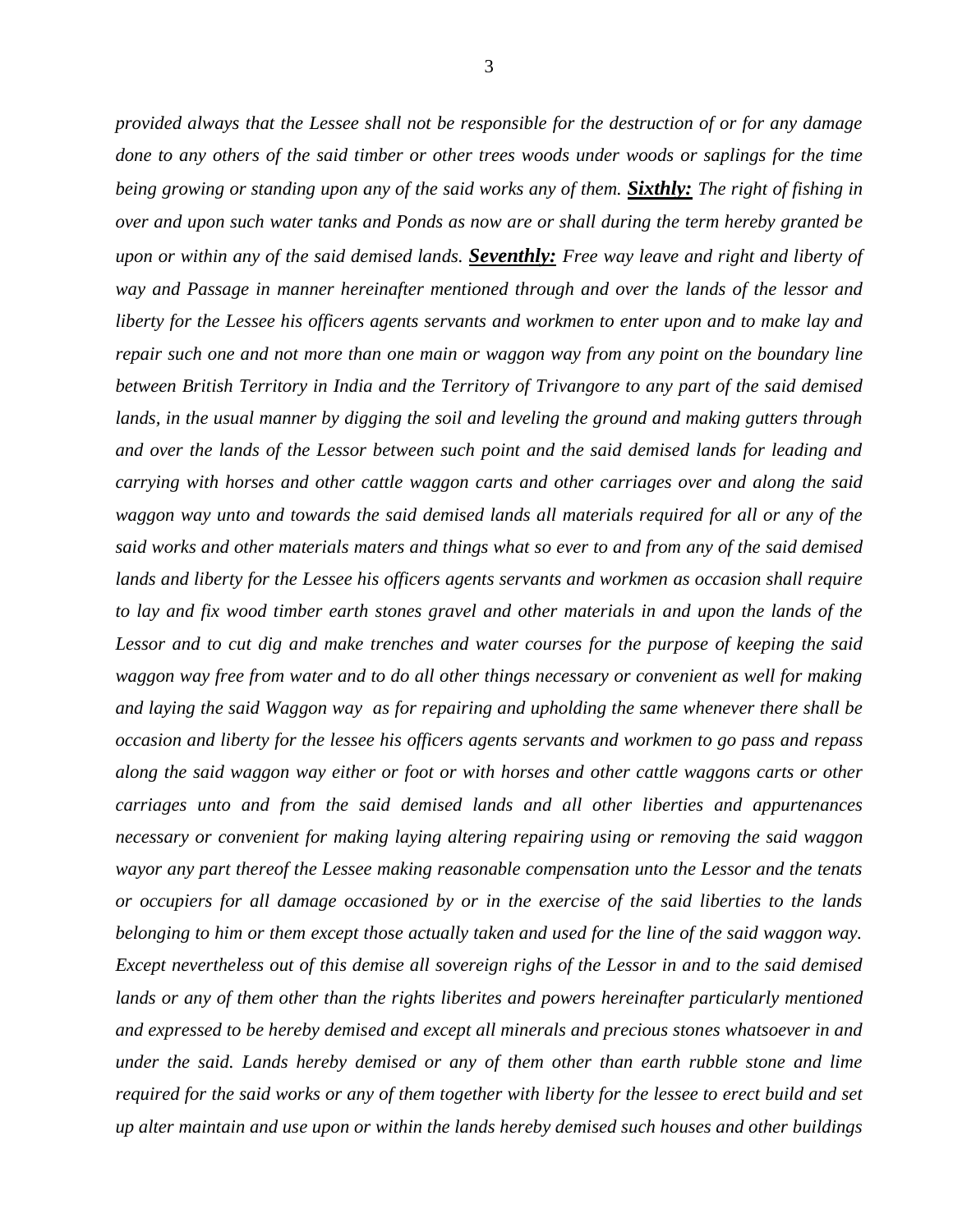*and to take free of all charge for the same all such earth rubble stone and lime there from as shall be necessary or proper for effectually or conveniently making and maintaining the said several works and generally to do all such things what so ever in or upon the hereby demised lands as shall be necessary or expedient for the construction and repair of the said irrigation and accommodation works and for any of the purposes of these presents to have and to hold the premises herein before expressed to do hereby demised and granted unto the lessee from the first day of January one thousand eight hundred and eight six for the term nine hundred and ninety nine years yielding and paying therefore by the same being dedicated from the tribute from time to time payable by the Lesser to the Government of India or Madras the yearly rent of Foryt thousand rupees of British India commencing from the day on which the waters of the said Periyar River now flowing into the said territory of Trivangore shall by means of the said works be diverted and shall flow into British territory the first of such payments to be made at the expiration of twelve calendar months from such last mentioned date and yielding and paying from the date from which the said yearly rent of forty thousand rupees of British India shall become payable and over and above the same the further yearly rent [hereinafter called acreage rent ] after the rate five rupees of British India* 

*Currency every acre and so in proportion for a less quantity of the lands hereby demised and granted which on the completion of the said works shall be found on measurement to be included with in the said contour line in excess of the said area of Eight thousand acres the first of such payments of acreage rent to be made at the time and place when and where the said yearly rent become payable the Lesser that the Lessee will pay to the Lesser the several rents hereinbefore reserved at the times hereinbefore appointed by allowing the same to be deducted from the Tribute from time to time payable by the Lesser as aforesaid and will at the expiration or sooner determination of the said term peaceably deliver upto the Lessor all the said premises hereby demised in such state and condition as shall be consistent with a due regard to the provision of this lease and in particular will within tow years after the expiration or determination of the said term clearly from the said land hereby demised all machinery and plant in or about the same or any part thereof or shall at the option of the Lessee abandon all claim to such machinery and plant or to such part or parts thereof as the Lessee shall think fit provided always and it is hereby agreed and declared that it shall be lawful for the Lessee at any time before the expiration of the said term to surrender and yield up all the demised premises to the Lesser in which cases and immediately upon such surrender the rents hereby reserved shall cease provided always and there presents are on this express condition that if and whenever there shall be a beach of any of the covenants and*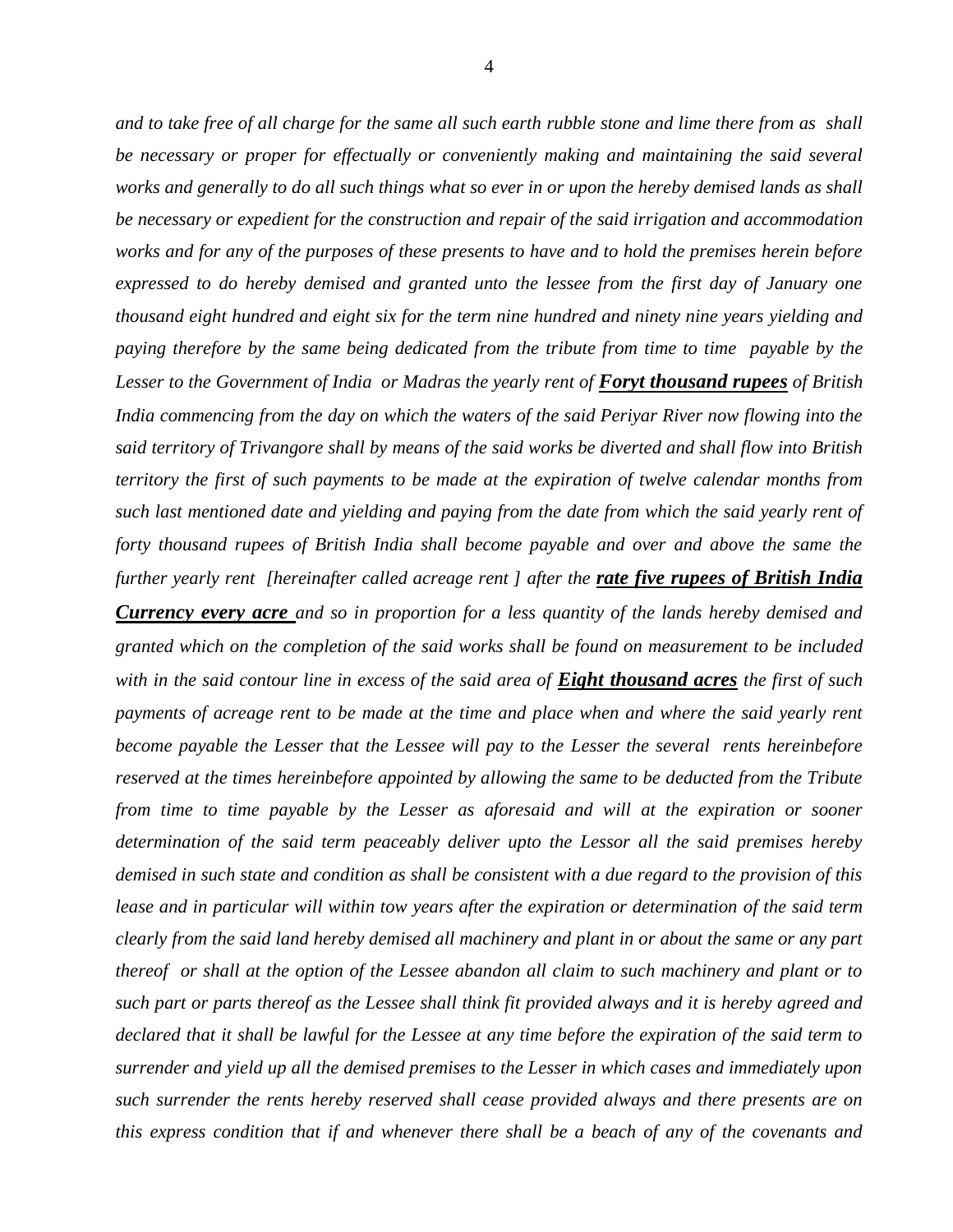*agreements by the lessee herein contained the Lessor may re-enter upon any part of the said premises in the name of the whole and thereupon the said term of Nine hundred and ninety nine years shall b absolutely determine without prejudice never the less to the recovery of any rent of money then payable or to the liability of the Lesee to perform and to the right of the Lessor to enforce the performance and observance of every or any covenant or stipulation herein contained and which ought to be performed or observed after the expiration of the said term in case the same had expired by effluxion of Lessee paying the rents observing all the covenant with the Lessee that the Lessee paying the rents hereinbefore reserved in manner aforesaid and performing and observing all the covenants and agreements by the lessee herein contained may quietly hold and enjoy all the lands rights and premises hereinbefore demised and granted during the said term and also free of rent so much of the said lands as shall then be required for any machinery or plant for two years after the expiration or determination of the said term without any interruption or disturbance by the Lessor or any person claiming through or in trust for the lessor and that if the Lessee shall be desirous of taking a renewed lease of the said premises for the further term of nine hundred ninety nine years from the expiration of the term hereby granted and of such desire shall prior to the expiration of the said last mentioned term given to the Lessor six calendar months previous notice in writing singed by any secretary to the Government of madras and shall pay the rents hereby reserved and perform and observe the several covenants and agreements herein contained and on the part of the Lessee to be observed and performed upto the expiration of the said term hereby granted the Lessor will upon the request and at the expense of the Lessee for with execute the delivery to the Lessee a renewed lease of the said premise for the further term of nine hundred and ninety nine years at the same yearly and acreage rents and under and subject to the same covenants provisions and agreements to including this present covenants as are herein contained, if and whenever any dispute or question shall arise between the Lessor and lessee touching these presents of anything herein contained or the construction thereof or the rights duties or liabilities of either party in relation to the premises the matter in difference shall be referred to two arbitrators or their umpire pursuant to and so as with regards to the male and consequence of the reference and in all other respects to conform to the provisions in that behalf of the code of Civil procedure 1882 of the Legislative Council of India or any then subsisting statutory modification thereof . IN WITNESS whereof Vembankam Ramiengar Esq., C.S.I Dewan of Highness the Maharajah of Tranvancore by order and direction of the Government of His Highness the said Maharajah and John Child Hannyngton Esquite, resident of Travancore and Cochin by*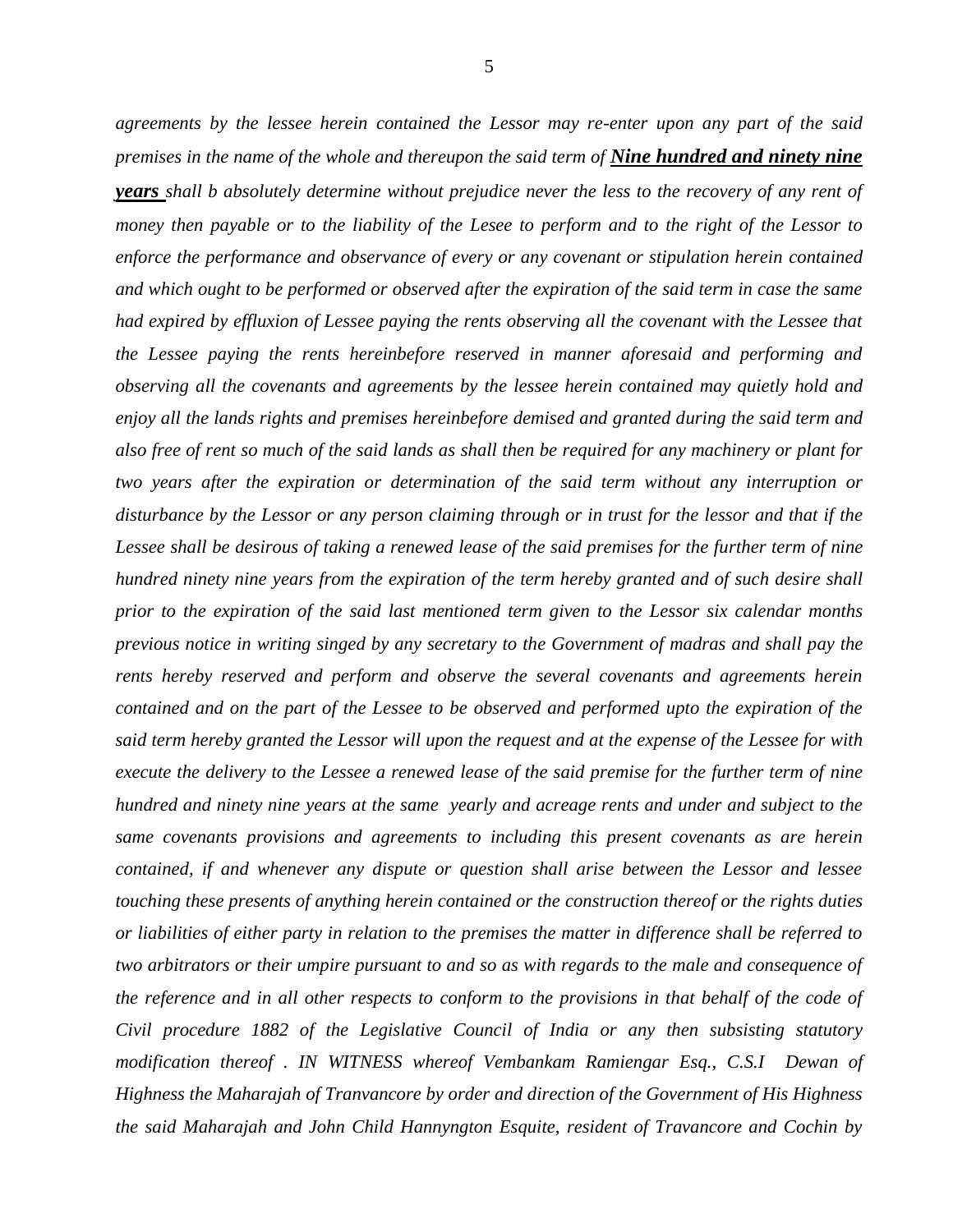*order and direction of the Right Honorable the Governor in Council of Fort St. George acting for and on behalf of the Right Honorable the Secretary of state for India in Council have hereunto set their respective hands and seals the day and year first above written* 

*Signed sealed and delivered by the above named Vembankam Ramiengar in the presence of* 

*K.K.KARUNLA V.RAMIENGAR*

*Maramut Secretary, Travancore Sircar. J.H.PRINCE Acting Head Sircar Vakil, Travancore Government.*

*Signed sealed and delivered by the above named JOHN child Hannayngton in the presence of* 

*K.K.KARUNLA J.C.HANNYNGTON.*

*J.H.PRINCE Acting Head Sircar Vakil, Travancore Government.*

*Maramut secretary , Travancore sircar.*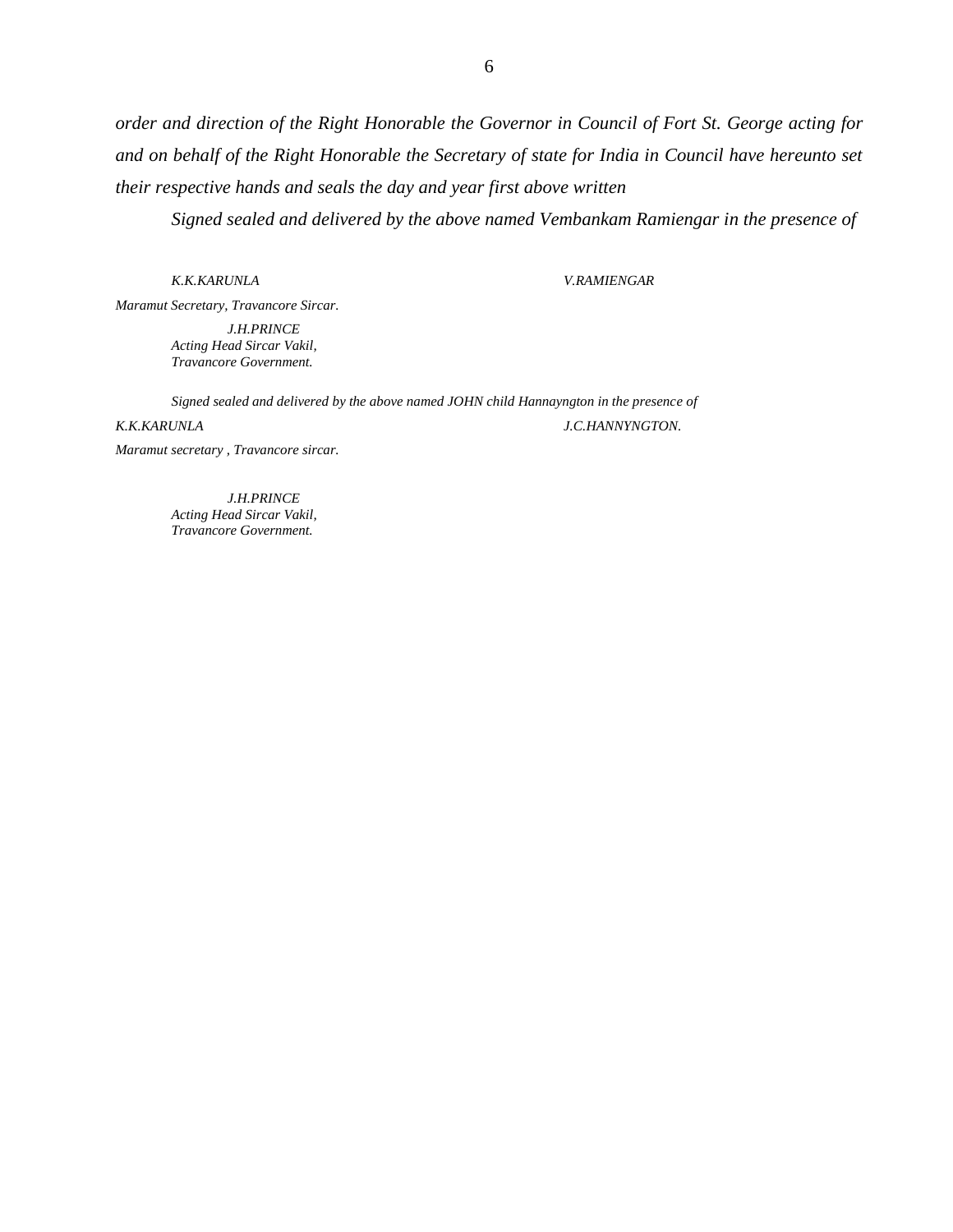## *1970 agreement*

*This agreement is executed on this the twenty nineth day of may One thousand and nine hundred and seventy BETWEEN the Government of Kerala [hereinafter referred to as the "Governor of Kerala" which expression shall, where the context so admits , in clued his successor in office and assigns] of the one part and the Government of Tamil Nadu (hereinafter referred to as "the Governor of Tamil Nadu which expression shall, where the context so admits, include his successors in office and assigns ) of the other part.*

*WHREAS by a lease deed executed on the twenty ninth day of the October One thousand eight hundred and eight six (hereinafter referred to as "the Principle Deed" ) certain properties in the erstwhile state of Travancore were leased out to the Government of the erstwhile province of Madras in connection with the Periyar Irrigation Project subject to the terms, conditions and covenants therein contained.*

*WHEREAS the rights, liabilities and obligation of the parties under the principal Deed have devolved on the Government of Kerala and the Government of Tamil Nadu they being successors in interest.*

*WHEREAS the Government of Tamil Nadu have agreed to surrender to the Government of Kerala their rights of fishing in, over and upon the waters, tanks and ponds in the land comprised in the said lease hold and also to revise the conditions in the Principle Deed regarding the rate of acreage rent in the manner herein mentioned.* 

*WHEREAS the parties hereto are desirous to amend the Principal Deed in order to give effect to this agreement .*

*AND WHEREAS these presents are supplemental to the Principal Deed. NOW THESE PRESENTS WITHNESS and the parties hereto mutually agree as follow*

- *1. The Principal Deed shall be read and construed as if:*
- *a) Clause6 therein, namely "Sixthly the right of Fishing in, over and upon such waters tanks and ponds as now are or shall during the term hereby granted be upon or within any of the demised lands" is deleted.*
- *b) In Clause 7, for the work " Seventhly" occurring at the beginning of the clause the work "Sixthly " is substituted .*
- *c) In Clause 7, the word " Yielding and paying therefore by the same being deducted from the tribute from time to time payable by the lessor to the Governmetn of India or Madras the yearly rent of forty thousand rupees of British India commencing from the day on which*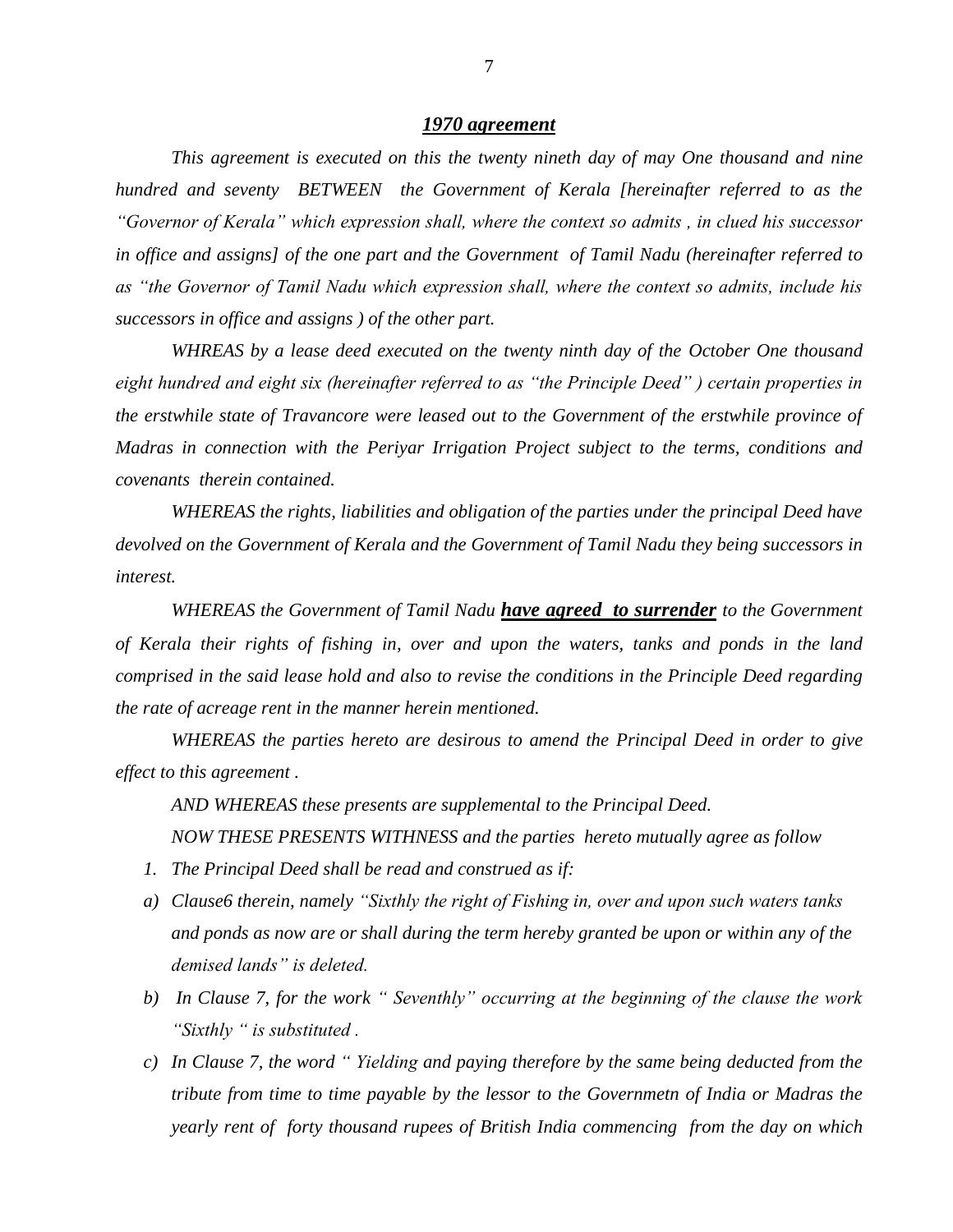*the waters of the said Periyar River now flowing into the said territory of Tranvancore shall be means of the said. works be diverted and shall flow into British territory, the first of such payments to be made at the expiration of twelve calendar months from such lost mentioned*  date and yielding and paying from the date from which the said yearly rent of forty *thousand rupees of British India currency for every acre and so in proportion for a less quantity of the lands hereby demised and granted which on the completion of he said works shall be found on measurement to be included within the said contour line in excess of the said area of eight thousand acres the first of such payments of acreage rent to be made at the time and place when and where the said yearly rent shall become payable as hereinbefore provide and the lessee doth hereby covenants with the lesser that the lessee will pay to the lessor the several rents hereinbefore reserved at the times hereinbefore appointed by allowing the same to tbe deducted from the tribute from time to time payable by the lessor as aforesaid shall be deleted and in their place the following words shall be substituted , namely and the lessee doth hereby covenant with the lessor that the lessee will pay to the lessor yearly rent at the rate of Rs.30/- (Rupess thirty only) for every acre of the said lands demised granted within the said contour line including the 8,000 acres referred to in clause one and the first of such payment of yearly rent be made at the expiration of twelve calendar months from the due date of payment in the year one thousand nine hundred and sixty nine as per the Principal Deed and the lessee doth hereby covenants with the lessor that the rent alone herein mentioned shall be subject to revision once in every thirty years from the twenty ninth day of May One thousand nine hundred and seventy of such rate as may be mutually agreed upon and the lossee doth hereby covenants with the lessor that the lessee will pay to the lessor the yearly rent herein before reserved or at such revised rent as the case may be.*

- *d) The words "at the same yearly and acreage rent" occurring after the works " will upon the request and at the expenses of he lessee forthwith execute and deliver to the lessee a renewed lease of the said premises for the further term of 999 years ", and before the works " and under the subject to the same covenants provisions" shall be deleted.*
- *2. The Government of Kerala agree to exercise the right of fishing in the lands demised under the principal deed without affecting in any way the irrigation and power rights of the Government of Tamil Nadu.*